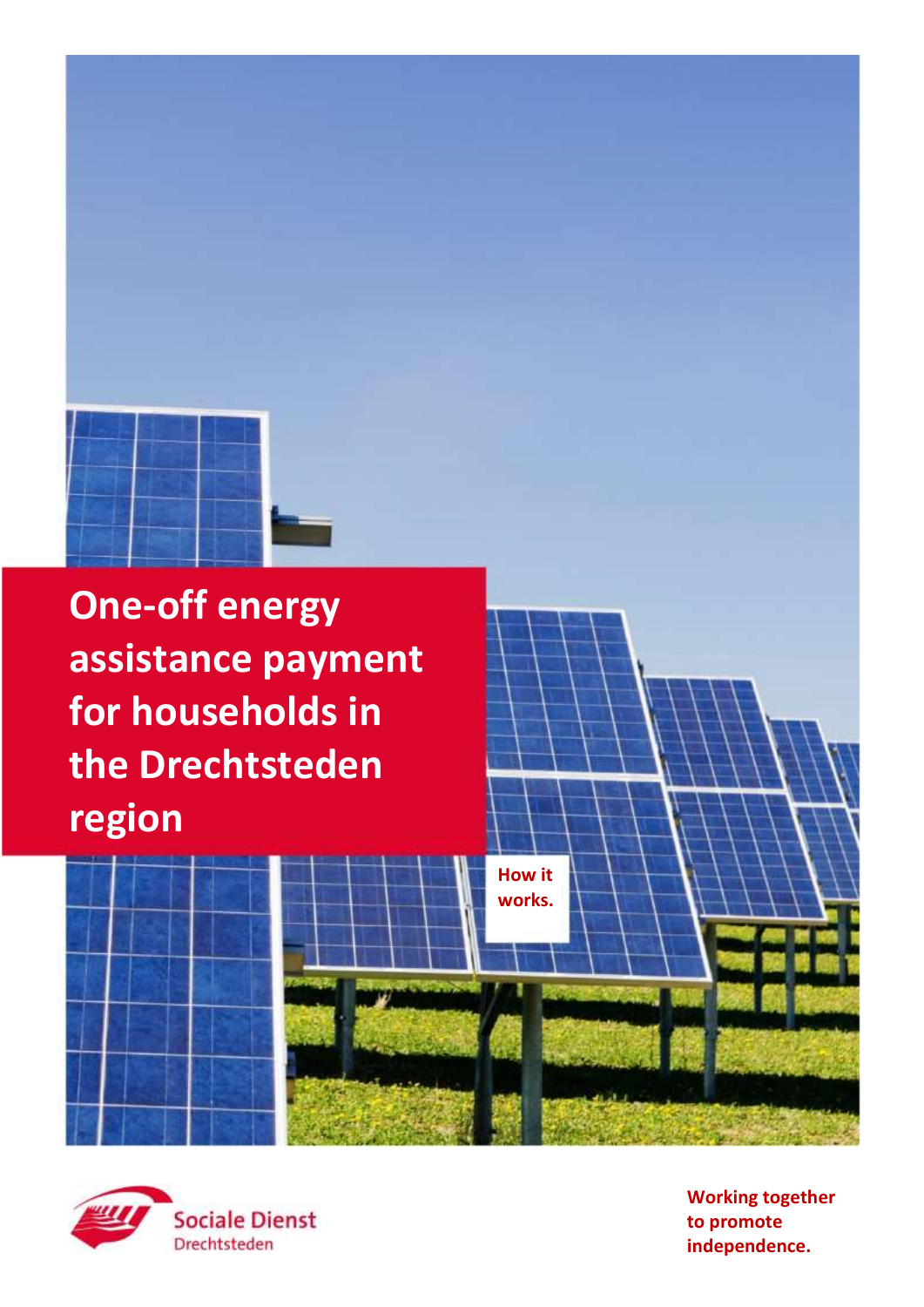From 19 April 2022, the inhabitants of the Drechtsteden region can apply for a one-off energy assistance payment. You can apply for this up to and including **31 October 2022**.

## **For whom?**

The one-off energy assistance payment is paid to inhabitants of the Drechtsteden region, whose income is less than 130% of the legal minimum subsistence level (Wettelijk sociaal minimum, WSM).

## **Automatic payment**

Some inhabitants of the Drechtsteden region automatically receive/have automatically received this one-off energy assistance payment (official benefit). These inhabitants have received/receive general assistance or income support relating to this in the period from 1 July 2021 until 1 April 2022. See the frequently asked questions for more information. Did you receive this benefit? In that case you cannot apply for the one-off energy assistance payment.

#### **Problems with automatic payment to inhabitants who are exempt from paying municipal taxes.**

We indicated in previous communications which inhabitants in the Drechtsteden region will automatically receive this energy assistance payment. Due to circumstances we have not (yet) been able to pay the energy assistance payment to inhabitants who are exempt from paying municipal taxes.

*1.* **Exemption from municipal taxes.** Unfortunately, we realised that automatic payment cannot be made to this group. Were you exempt from municipal taxes in 2022 but has the one-off energy assistance payment not been paid into your account yet? Please submit a digital application in that case.

## **Submitting your application**

To receive the one-off energy assistance payment, you can fill out and send a digital application form on our website. You can find this form with the other digital forms. You can also submit a paper application. Contact the Sociale Dienst Drechtsteden, your municipality, or the district team near you. Please note. Inhabitants of the Drechtsteden region who are entitled to the automatic payment (official benefit) cannot submit an application. Does this apply to you? You will be notified of this when you fill out your application and you will be unable to fill out the form in that case.

## **Questions and answers**

Do you have questions about the one-off energy assistance payment? You can find a list of frequently asked questions and answers elsewhere in this brochure. Is your question not listed? Contact our customer service at 078 - 770 89 10 or send an e-mail to[:](mailto:energietoeslag@drechtsteden.nl) [energietoeslag@drechtsteden.nl.](mailto:energietoeslag@drechtsteden.nl)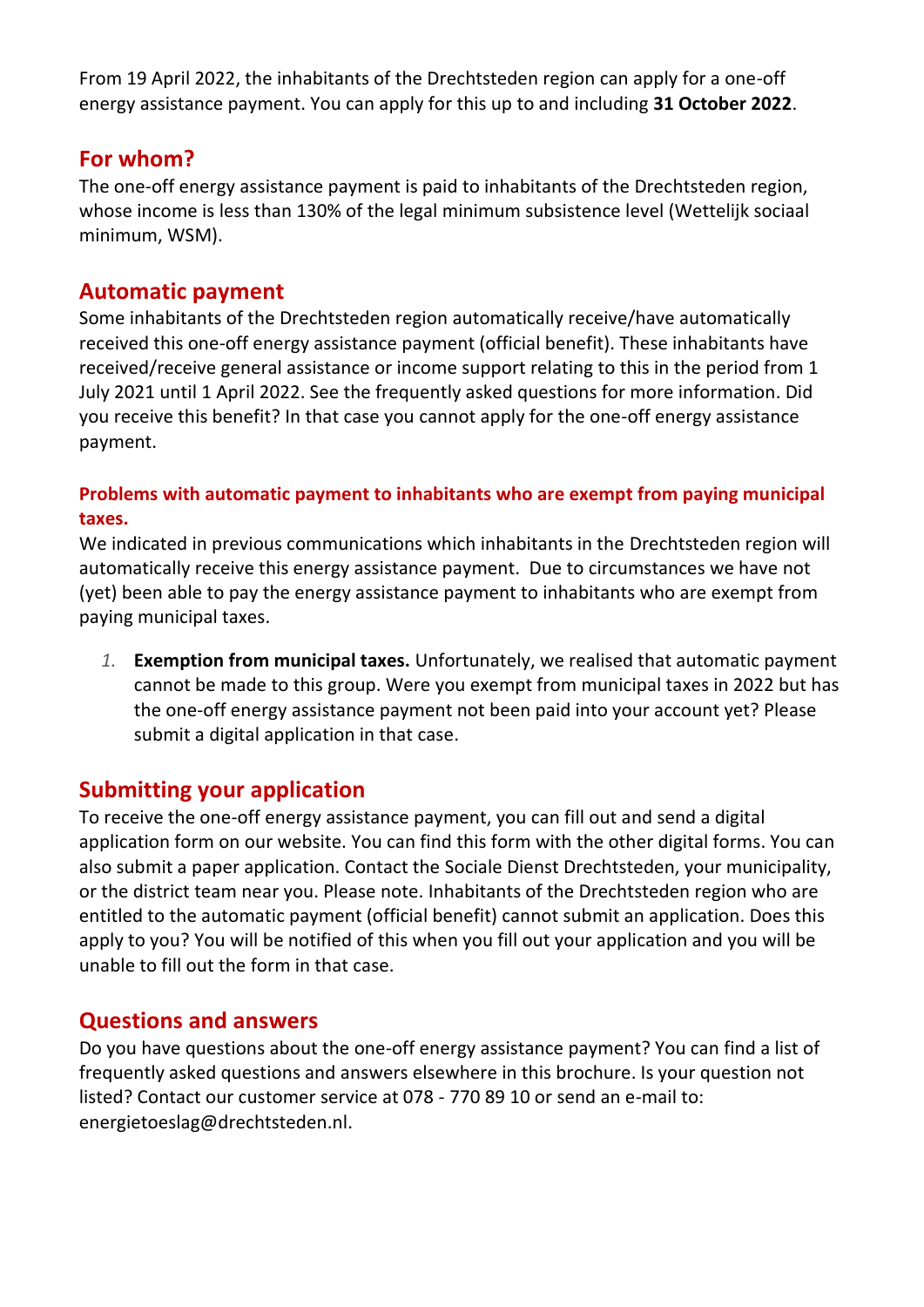## **1. What is the energy allowance/energy assistance payment?**

Energy prices are rising. The Dutch government has therefore set aside money to cushion the impact of energy prices. On top of this, households with an income that is equal to or just below the legal minimum subsistence level will receive a one-off energy allowance in 2022. This is designed to help them pay their energy bills. This is a one-off energy assistance payment. Sociale Dienst Drechtsteden is responsible for this scheme in the Drechtsteden region (Alblasserdam, Dordrecht, Hardinxveld-Giessendam, Hendrik-Ido-Ambacht, Papendrecht, Sliedrecht and Zwijndrecht).

## **2. Who will be paid this one-off energy assistance payment?**

The one-off energy assistance payment is paid to inhabitants of the Drechtsteden region whose income is less than 130% of the legal minimum subsistence level (Wettelijk sociaal minimum, WSM). The energy assistance payment is not paid to businesses.

#### **3. How much is the energy assistance payment?**

The energy assistance payment is determined based on your income. For an income up to 120% of the legal minimum subsistence level, the energy assistance payment is €800. For an income in the range of 120% to 130% of the legal minimum subsistence level, the energy assistance payment is €600. Do you want to know what the legal minimum subsistence level is? Check the last page of this brochure for more information. A higher legal minimum subsistence level applies to inhabitants who have reached retirement age.

## **4. When can I submit an application?**

You can submit an application for the one-off energy assistance payment from **Tuesday 19 April 2022**. People who have automatically received the one-off energy assistance payment do not have to submit an application.

## **5. Which supporting documents must I add to my application?**

If you do not receive welfare benefit, you must provide (copies of) the following:

- 1. Copy of the ID of the applicant and partner, if applicable.
- 2. Copy of your bank card (to verify your bank account number).

3. Specification of your most recent income (pay slip or other) of the applicant and partner, if applicable.

## **6. Will the one-off energy assistance payment be paid automatically?**

A large number of inhabitants of the Drechtsteden region have automatically received this one-off energy assistance payment (official benefit). This group does not need to submit an application for this. This will be paid in April 2022.

## **7. What does 'official' benefit mean?**

An official benefit is an automatic payment. A large number of inhabitants of the Drechtsteden region have automatically received this one-off energy assistance payment.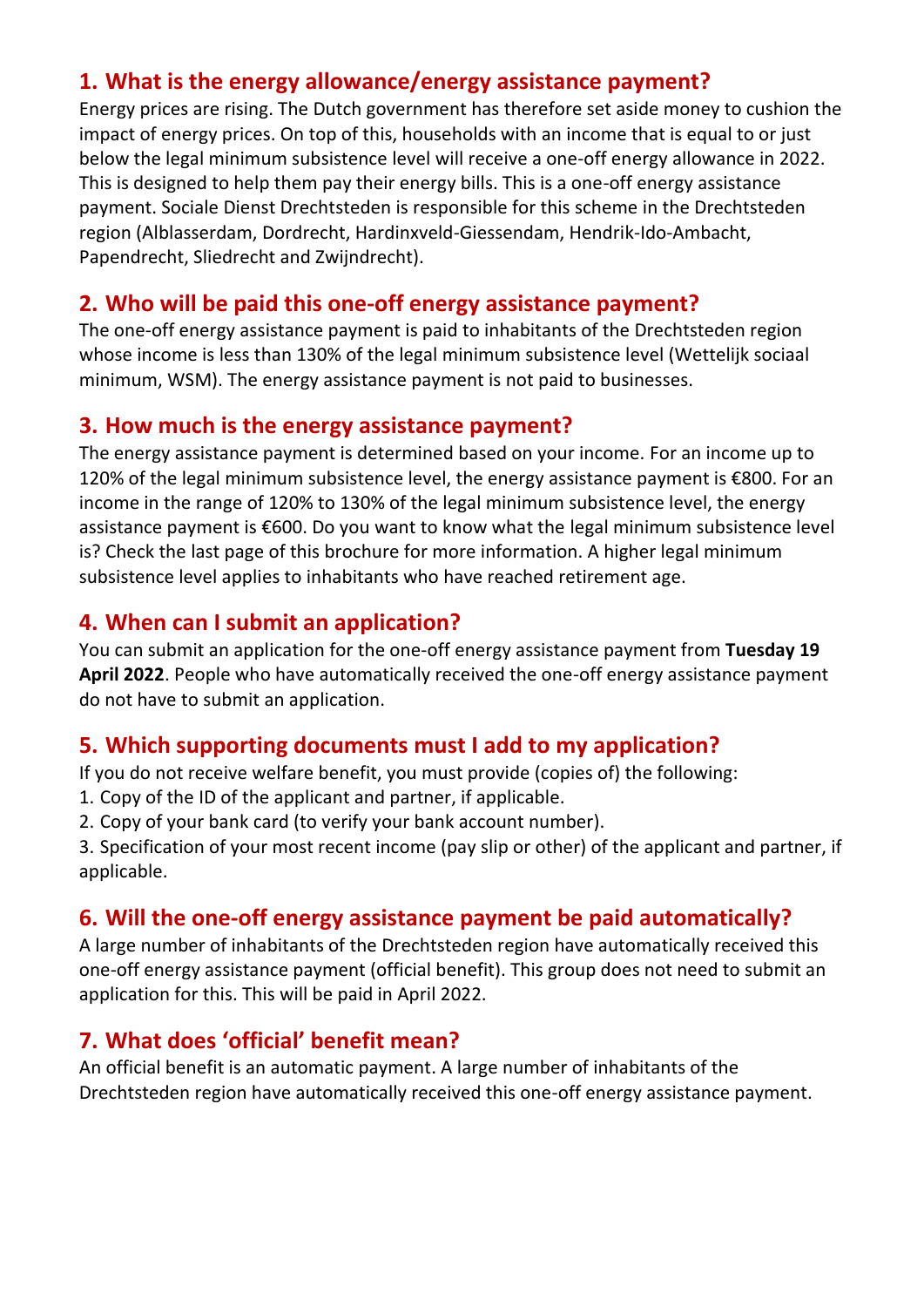#### **Overview automatic payment (official benefit)**

Inhabitants who have received the one-off energy assistance payment are people\* who:

- have received IOAW or IOAZ benefit since 1 July 2021 and before 1 April 2022.
- have received special assistance since 1 July 2021 and before 1 April 2022.
- have received a personal minimum budget (PMB) since 1 July 2021 and before 1 April 2022.

In April, the one-off energy assistance payment will also be automatically paid to inhabitants of the Drechtsteden region who have received/will receive assistance to the self-employed (Bbz uitkering) or an AIO supplement on to of their basic state pension.

\*In previous communications, we also indicated that inhabitants of the Drechtsteden region who were exempt from municipal taxes in 2022 would automatically receive this one-off energy assistance payment. Unfortunately this is impossible. We ask these inhabitants to submit an application themselves.

# **8. I am entitled to welfare benefit from 5 April 2022. Do I automatically receive the one-off energy assistance payment (official benefit)?**

No. The reference date for the automatic (official) payment of the one-off energy assistance payment is 1 April 2022. If you are entitled to welfare benefit after this date, we ask you to submit a digital/paper application.

# **9. Is there a limit to the number of people who can apply?**

No, there is no limit.

## **10. Is this a gift?**

Yes, it is a gift.

# **11. Do you take into account home equity (meaning assets) for the payment of this one-off energy assistance payment?**

No, we do not take assets into account. There is no means test.

## **12. I receive AOW (basic state pension). Will I receive the one-off energy assistance payment?**

Yes. If your income is lower than 130% of the legal minimum subsistence level, you receive the one-off energy assistance payment. If you receive an AIO supplement on 1 April 2022 along with your basic state pension (AOW), you will automatically receive the one-off energy assistance payment. You do not need to submit an application. Check the information under point '7. What does 'official' benefit mean?

# **13. I am on welfare and receive a gift to pay for my high energy bills. Will my welfare payments be reduced as a result?**

In principle, donations and allowances, to cover your general living expenses, are deducted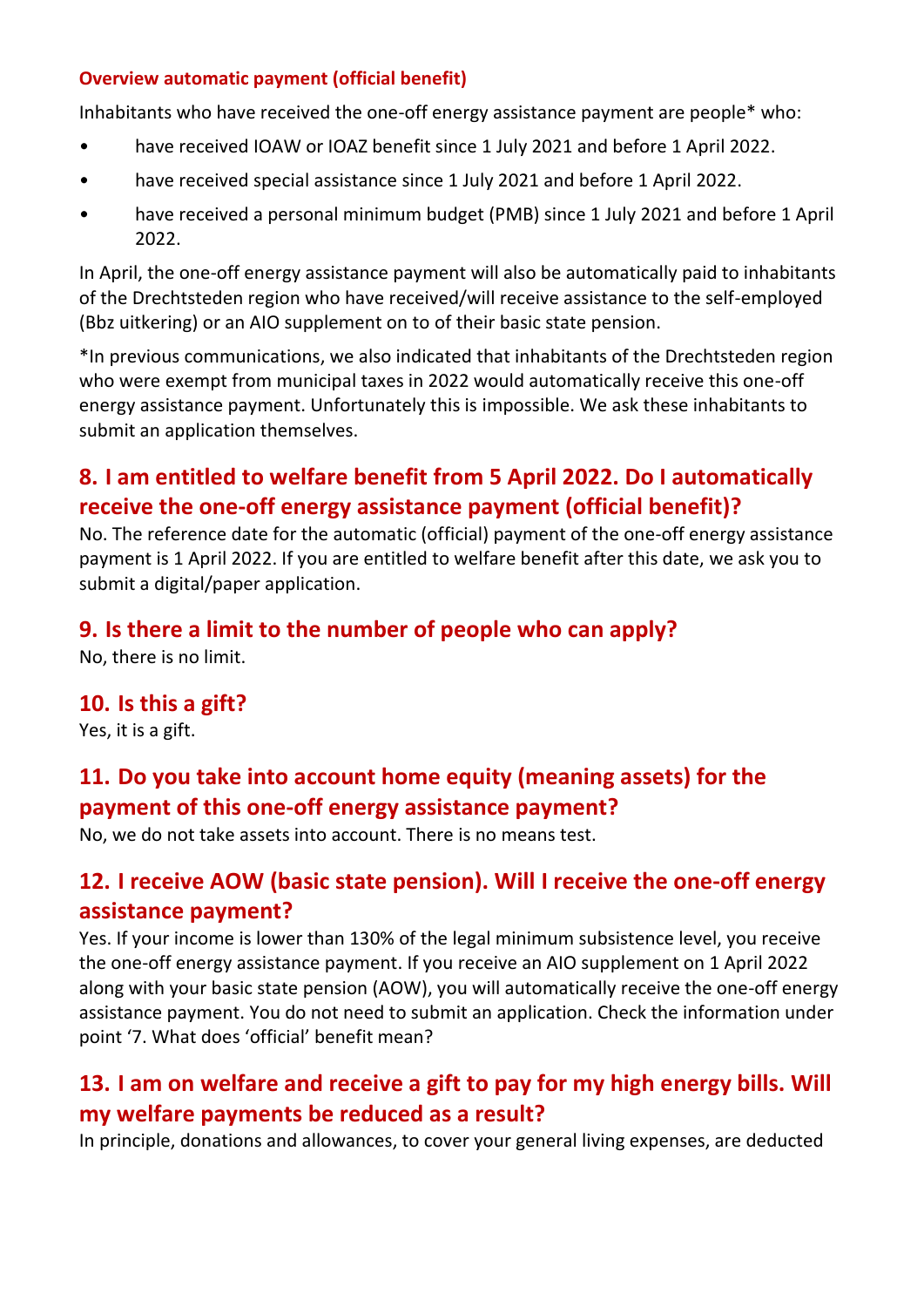from your welfare benefit. In view of the recent exceptional increases in energy prices and the problems that this may cause for some households, Sociale Dienst Drechtsteden can decide to make an exception when you receive a gift to cover your high energy bills. If you receive a donation from a person, you must notify Sociale Dienst Drechtsteden of this. Sociale Dienst Drechtsteden will then assess your situation and assess whether the donation is exempt. Donations from official charities are always fully exempt. You do not need to notify Sociale Dienst Drechtsteden if you receive such a donation. **Contact Sociale Dienst Drechtsteden in case of doubt.**

## **14. Is alimony/child maintenance considered income when applying for the one-off energy assistance payment?**

Yes, alimony/child maintenance is considered income. The following are considered income:

- Income from or relating to labour (wages, benefits).
- AOW (basic state pension).
- Pension built up through the employer and benefits from an annuity product. The applicant may deduct € 21.50 (for singles) or €43 (for households) per month in 2022.
- Income from a personal budget insofar as this is used to compare the care provided by the applicant himself.
- Income from (sub)letting or landlordship.
- Alimony and/or child maintenance.
- Periodic donations, unless exempt.
- Income from capital, such as interest or dividend.
- Benefit for surviving relatives under the General Surviving Relatives Act (Anw).
- Tide-over allowance under the General Pensions Act for political office holders (Appa).

# **15. I am a zzp'er/self-employed. Will I receive the one-off energy assistance payment?**

Yes. You may apply for the one-off energy assistance payment if your income is lower than 130% of the legal minimum subsistence level. If you receive benefit under the Bbz 2004 on 1 April 2022, you will automatically receive the one-off energy assistance payment. Check the information under point'7'. What does 'official' benefit mean?

## **16. I struggle to pay my bills because of the rising energy prices. What else can I do?**

Check [www.socialedienstdrechtsteden.nl/energiekosten](http://www.socialedienstdrechtsteden.nl/energiekosten) and/or contact Sociale Dienst Drechtsteden.

# **17. How does applying for the energy assistance payment work in combination with a means test, annual figures and the like?**

1. For self-employed entrepreneurs who receive a living allowance under the Bbz 2004, the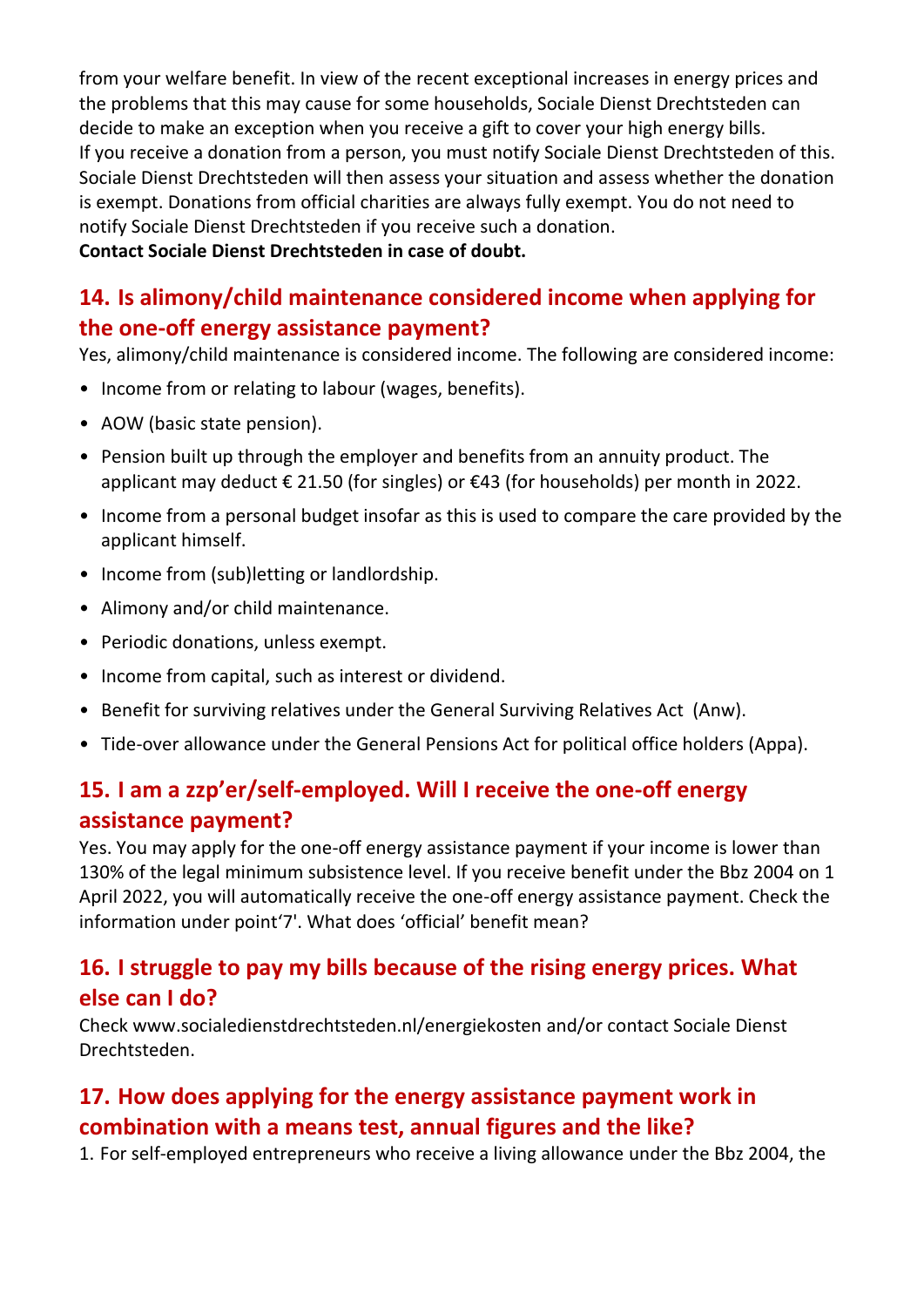definitive (annual) income can only be determined after the financial year has ended. It is therefore only possible to determine whether the entrepreneur has an income below the income limit that is applied for the energy assistance payment after the end of the year.

2. Entrepreneurs who receive a living allowance under the Bbz 2004 can receive the energy assistance payment as an official benefit. Social services assesses after the end of the financial year whether they were actually entitled to receive it.

## **18. Energy-saving tips from the Regional Energy Desk**

The website of the Regional Energy Desk lists several general energy-saving tips. You can also find an e-book with 50 energy-saving tips on this website. A separate webpage has been set up for inhabitants of the Drechtsteden region who live in rented housing with information about energy-efficient rentals.

## **19. Paying back your one-time energy assistance payment?**

Do you want to pay back the amount that you have received, for whatever reason? You can. Use the account number of the social service from which the amount was paid to you. State your customer number with your repayment. You can also state your name and date of birth if you do not have your customer number.

# **20. Some households will receive the one-off energy assistance payment two or three times. Isn't this unfair? How come?**

The energy assistance payment has been designated as categorical assistance by the legislator. This means that anyone below the income limit will be paid this energy assistance payment and that no individual assessment is made about whether costs are incurred and/or whether these are necessary. In fact: the recipient does not need to actually incur the costs for this energy assistance payment. A categorical scheme was the only way in which municipalities could financially compensate a very large group of residents for soaring energy prices in a short period of time. The legislator's choice for a categorical scheme therefore means that some residents with a low income, whose energy costs have not increased, receive this energy assistance payment nonetheless.

The local governments of the Drechtsteden region have made specific choices in terms of income limits and the amounts to be paid. The decision has also been made to exclude a number of groups of inhabitants from the energy assistance payment, because they don't have energy bills to pay, such as people in detention or in an institution, the homeless and young people who fall under the maintenance obligation of their parents. Inhabitants to whom the cost-sharing standard applies are not excluded from the energy assistance payment, because many of them have very high energy bills that they cannot afford. This means that in some cases several energy assistance payments will be paid to one and the same household, if several cost sharers who receive benefits live at the same address. An individual assessment of each address to check who pays (high) energy bills or who does not is not possible under this scheme.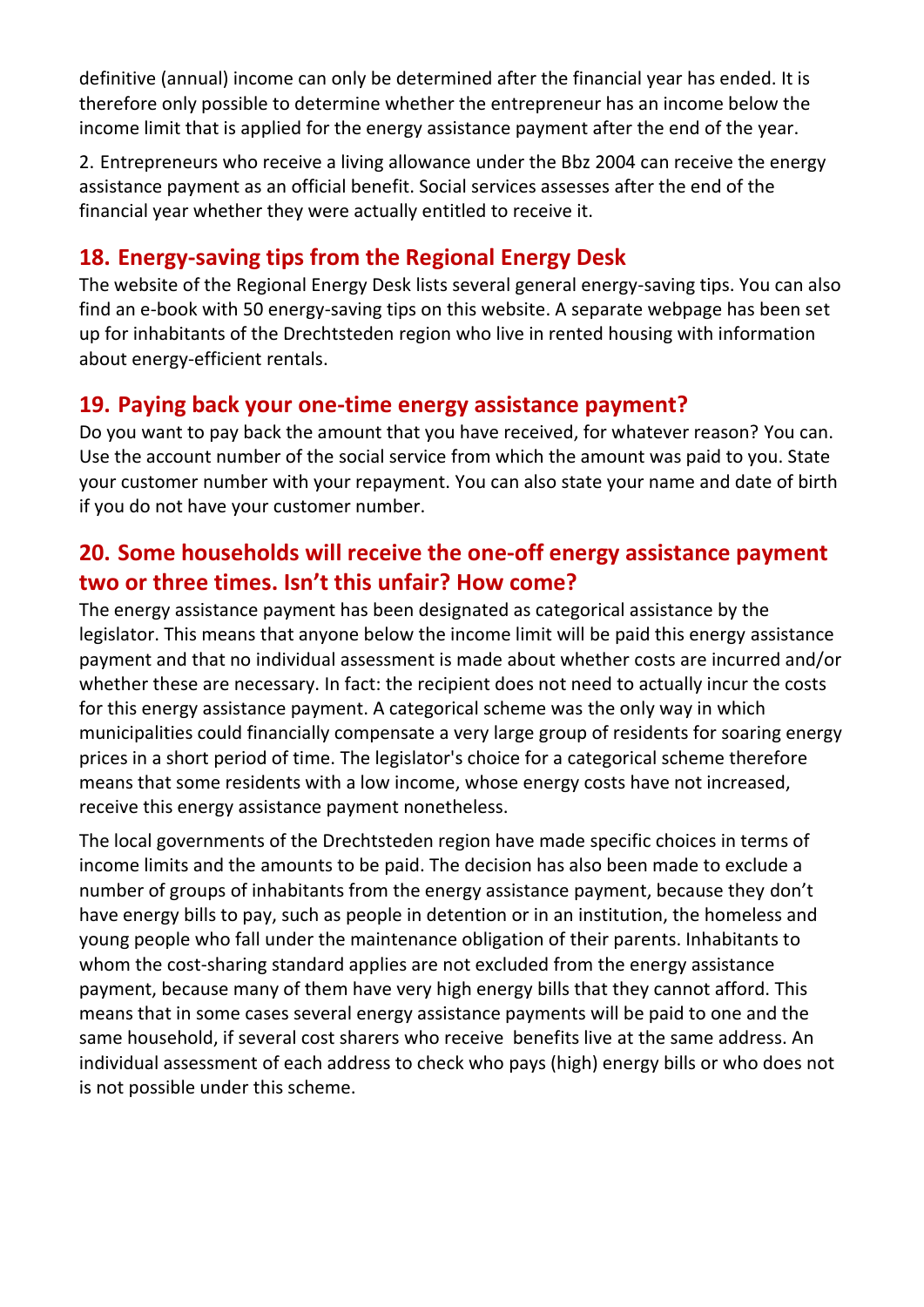#### **When is my income less than 120% of the legal minimum subsistence level?**

| Civil status                                                                            | maximum monthly income, including holiday<br>allowance |
|-----------------------------------------------------------------------------------------|--------------------------------------------------------|
| • You are single, between the age of 21 and retirement age                              | € 1,310.05                                             |
| • You are a single parent, between the age of 21 and retirement age $\epsilon$ 1,310.05 |                                                        |
| • You are married or cohabiting, between the age of 21 and<br>retirement age            | € 1,871.50                                             |
| • You are single and retired                                                            | € 1,455.67                                             |
| • You are married or cohabiting and retired                                             | € 1,971.05                                             |

## **When is my income lower than 130% of the legal minimum subsistence level?**

| Civil status                                                                            | maximum monthly income, including holiday<br>allowance |
|-----------------------------------------------------------------------------------------|--------------------------------------------------------|
| • You are single, between the age of 21 and retirement age                              | € 1,419.22                                             |
| • You are a single parent, between the age of 21 and retirement age $\epsilon$ 1,419.22 |                                                        |
| • You are married or cohabiting, between the age of 21 and<br>retirement age            | € 2,027.45                                             |
| • You are single and retired                                                            | € 1,576.98                                             |
| • You are married or cohabiting and retired                                             | € 2,135.30                                             |

∧